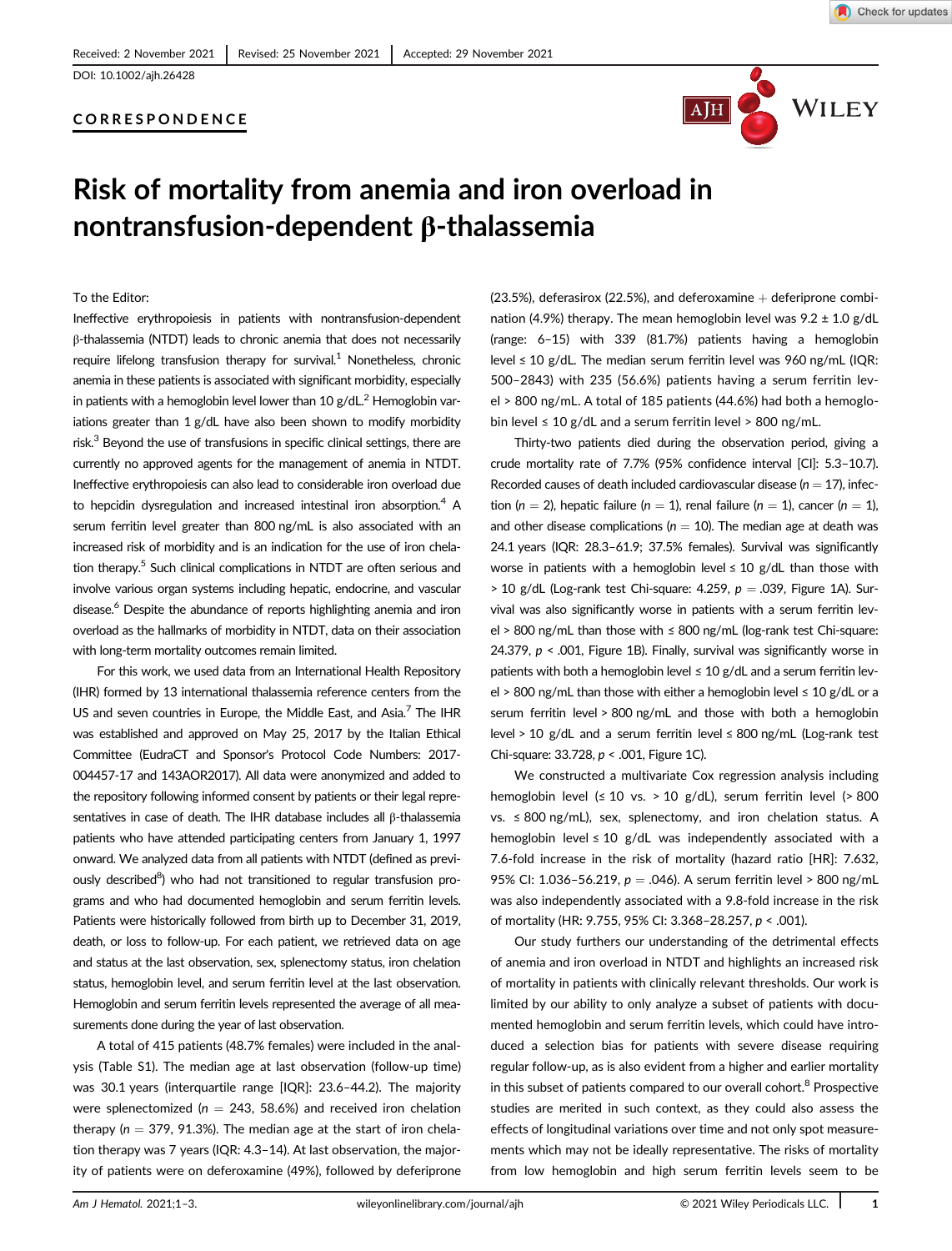



FIGURE 1 Kaplan–Meier survival curves. (A) Mortality according to hemoglobin level, (B) mortality according to serum ferritin level, and (C) mortality according to both hemoglobin and serum ferritin levels. Hb, hemoglobin; SF, serum ferritin

additive, which suggests a need to address both factors with prompt and comprehensive conventional management. We have previously highlighted a role for regular transfusion and iron chelation therapy in this patient population, $8$  but data from novel agents targeting anemia and iron overload are eagerly awaited.<sup>9</sup>

#### ACKNOWLEDGMENTS

The authors would like to thank all patients for agreeing to participate in this study. The support by Foundation Franco and Piera Cutino is appreciated.

#### CONFLICT OF INTEREST

KMM has been or is a consultant for Novartis, Celgene Corp (Bristol Myers Squibb), Agios Pharmaceuticals, CRISPR Therapeutics, and Vifor Pharma. AMe received speakers' honoraria from Chiesi Farmaceutici S.p.A. EVl received honoraria from DEMO S.A. Pharmaceutical Industry and Novartis. AP is the principal investigator of the MIOT project that receives "nonprofit support" from industrial sponsorships (Chiesi

Farmaceutici S.p.A. and Bayer) and she received speakers' honoraria from Chiesi Farmaceutici S.p.A. ATT has been or is consultant for Novartis, Celgene Corp (Bristol Myers Squibb), Vifor Pharma, Silence Therapeutics, and Ionis Pharmaceuticals; and received research funding from Novartis, Celgene Corp (Bristol Myers Squibb), La Jolla Pharmaceutical Company, Roche, Protagonist Therapeutics, and Agios Pharmaceuticals. VGS serves as an advisor to and/or has equity in Novartis, Forma, Cellarity, Ensoma, and Branch Biosciences. AMa has been or is a member of advisory boards for Novartis, Celgene Corp (Bristol Meyers Squibb), and Bluebird Bio. The remaining authors have no conflicts of interest to disclose.

#### AUTHOR CONTRIBUTION

Study design: Khaled M. Musallam, Angela Vitrano, Aurelio Maggio. Data collection: Angela Vitrano, Antonella Meloni, Sebastiano Addario Pollina, Mehran Karimi, Amal El-Beshlawy, Mahmoud Hajipour, Vito Di Marco, Saqib Hussain Ansari, Aldo Filosa, Paolo Ricchi, Adriana Ceci, Shahina Daar, Efthymia Vlachaki, Sylvia Titi Singer, Zaki A. Naserullah, Elliott Vichinsky. Data analysis: Khaled M. Musallam, Angela Vitrano. Manuscript